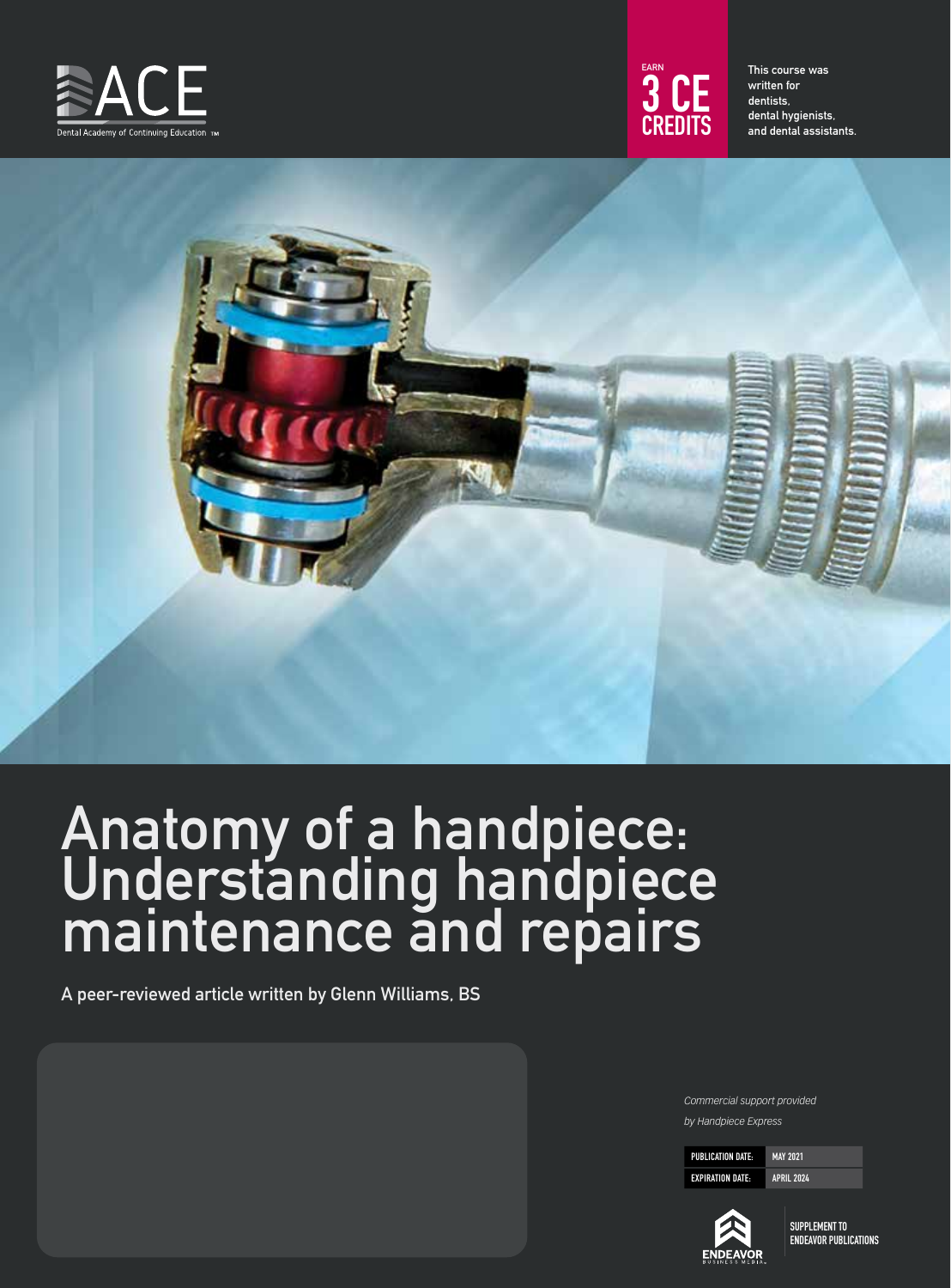

# Anatomy of a handpiece: Understanding handpiece maintenance and repairs

# **ABSTRACT**

Today's clinician is extremely dependent on the handpiece to sustain a smooth-running practice. The handpiece is an incredibly sophisticated device that requires a diligent maintenance protocol to keep it running properly and safely. Routine, repeated heat sterilization has the most adverse effect on the dental handpiece. Perhaps due to this dependency on handpieces, combined with the damage resulting from repeated routine sterilization and the need for consistent maintenance, the handpiece has earned an undeserved reputation for excessive breakdowns. The dental team can keep handpieces functioning smoothly longer, and maximize the return on the significant investment the dentist has made in handpiece technology, through appropriate maintenance procedures. Careful selection from repair options is also required.

# EDUCATIONAL OBJECTIVES

At the conclusion of this educational activity, participants will be able to:

- 1. List and describe the major components of air-driven high-speed handpieces and electric handpieces.
- 2. List and describe the main differences between air-driven high-speed handpieces and electric handpieces.
- 3. List and describe the signs of failure for air-driven and electric handpieces.
- 4. List and describe the maintenance steps for air-driven handpieces.
- 5. List and describe the options for repair/rebuild of air-driven handpieces and considerations in selecting one.

This continuing education (CE) activity was developed by Endeavor Business Media with no commercial support.

This course was written for dentists, dental hygienists, and dental assistants, from novice to skilled.

**Educational methods:** This course is a self-instructional journal and web activity.

**Provider disclosure:** Endeavor Business Media neither has a leadership position nor a commercial interest in any products or services discussed or shared in this educational activity. No manufacturer or third party had any input in the development of the course content.

**Requirements for successful completion:** To obtain three (3) CE credits for this educational activity, you must pay the required fee, review the material, complete the course evaluation, and obtain an exam score of 70% or higher.

**CE planner disclosure:** Laura Winfield, Endeavor Business Media dental group CE coordinator, neither has a leadership nor commercial interest with the products or services discussed in this educational activity. Ms. Winfield can be reached at lwinfield@endeavorb2b.com.

**Educational disclaimer:** Completing a single continuing education course does not provide enough information to result in the participant being an expert in the field related to the course topic. It is a combination of many educational courses and clinical experience that allows the participant to develop skills and expertise.

**Image authenticity statement:** The images in this educational activity have not been altered.

**Scientific integrity statement:** Information shared in this CE course is developed from clinical research and represents the most current information available from evidence-based dentistry.

**Known benefits and limitations of the data:** The information presented in this educational activity is derived from the data and information contained in the reference section.

**Registration:** The cost of this CE course is \$59 for three (3) CE credits.

**Cancellation and refund policy:** Any participant who is not 100% satisfied with this course can request a full refund by contacting Endeavor Business Media in writing.

#### **Provider information:**

**Dental Board of California:** Provider RP5933. Course registration number CA code: 03-5933-21032. Expires 7/31/2022. "This course meets the Dental Board of California's requirements for three (3) units of continuing education."



Endeavor Business Media is a nationally approved PACE program provider for FAGD/MAGD credit. Approval does not imply acceptance by any regulatory authority or AGD endorsement. 11/1/2019 to 10/31/2022. Provider ID# 320452 AGD code: 250



Endeavor Business Media is designated as an approved Provider by the American Academy of Dental Hygiene, Inc. #AADHPNW (January 1, 2021-December 31, 2022). Approval does not imply acceptance by a state or provincial Board of Dentistry. Licensee should maintain this document in the event of an audit.

### ADA CERP<sup>®</sup> | Continuing Education

Endeavor Business Media is an ADA CERP–recognized provider.

ADA CERP is a service of the American Dental Association to assist dental professionals in identifying quality providers of dental continuing education. ADA CERP does not approve or endorse individual courses or instructors, nor does it imply acceptance of credit hours by boards of dentistry.

Concerns or complaints about a CE provider may be directed to the provider or to ADA CERP at ada.org/goto/cerp.





**Go online to take this course.**  DentalAcademyofCE.com QUICK ACCESS CODE 21032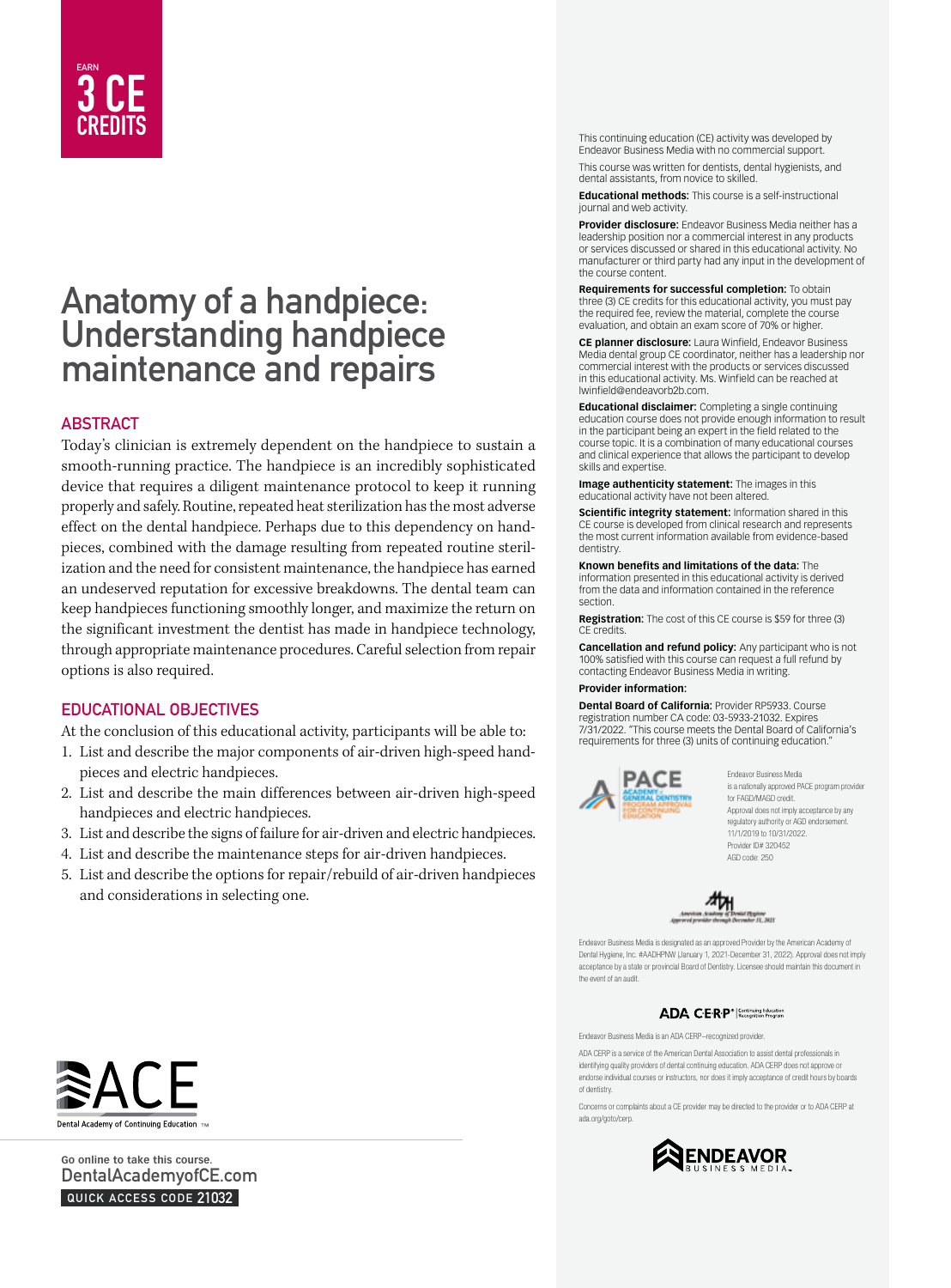# **INTRODUCTION**

The dental handpiece of today is a sophisticated combination of precision parts moving in perfect synchronization at extremely high speed. Handpieces have evolved significantly since the original models of the 1950s ( figure 1).



Figure 1: First-generation air-driven high-speed handpiece

In the 1970s, advancing technology of the air-driven handpiece provided smoother preparations at higher speeds and reduced vibration ( figure 2). This is responsible for many conveniences we take for granted today, including sit-down dentistry, four-handed dentistry, reclining patient chairs, and multiple simultaneous patient appointments.



Figure 2: Air-driven low-speed handpiece circa 1968

### EVOLVING HANDPIECE TECHNOLOGY

In the 1980s, new features were introduced, including the placement of optic fibers through the handpiece to deliver light directly to the cutting area at the tip of the bur. Various automatic chucking mechanisms were also developed in an effort to speed up the changing of burs, and the next improvement came in the form of a swivel connector incorporated into the design of the handpiece to reduce the amount of tubing torque, or resistance from the tubing to the operator's hand. Most swivels were designed as quick disconnects, which facilitated the removal of the handpiece for *daily* lubrication.

In 1992, handpiece maintenance changed dramatically as a report was published, based on laboratory studies, recommending routine heat-treatment of dental handpieces.<sup>1</sup> Shortly prior to this, a woman in Florida became infected with the AIDS virus<sup>2</sup> and news media sources highlighted her dentist's office as the source of infection. In 1993, the FDA issued the first guidelines mandating routine handpiece sterilization for private dental practices.<sup>3,4</sup> As a result, longevity of handpieces declined, requiring clinicians to consider many factors when selecting a dental handpiece.

# CRITERIA FOR SELECTING AIR-DRIVEN HIGH-SPEED HANDPIECES FOR CLINICAL USE

Clinicians should apply careful consideration to the cost, features, reliability, and maintenance requirements prior to finalizing a purchase. It is suggested to request a demonstration unit to ensure satisfaction as FDA regulations prohibit handpiece manufacturers from accepting opened products back from customers not satisfied with their purchases. The following list of criteria may serve as a useful guide when selecting a new airdriven handpiece system ( figure 3).



Figure 3: Handpiece head sizes

**Head size and angulation:** Historically, there has been a natural trade-off between head size and cutting power. A small head size improves visibility and access, while larger head sizes yield higher power output. Head angulation is another feature to consider. The typical handpiece head is angled at 22.5 degrees so that the cutting instrument remains in line with the operator's line of sight; however, this can sometimes restrict access to posterior teeth by causing the handpiece to come in contact with the maxillary arch. Newer designs feature a unique head angle to increase posterior access.

A recent innovation to enable decreased head size is the use of smaller diameter balls in the high-speed dental bearing itself. NSK has developed its own proprietary ball bearings using a .8 mm ball, instead of the industry standard 1 mm ball size. The benefits for reducing ball size includes improved durability and a smaller head size. See Figure 4 for an illustration of handpiece head sizes.



Figure 4: Air-driven high-speed handpieces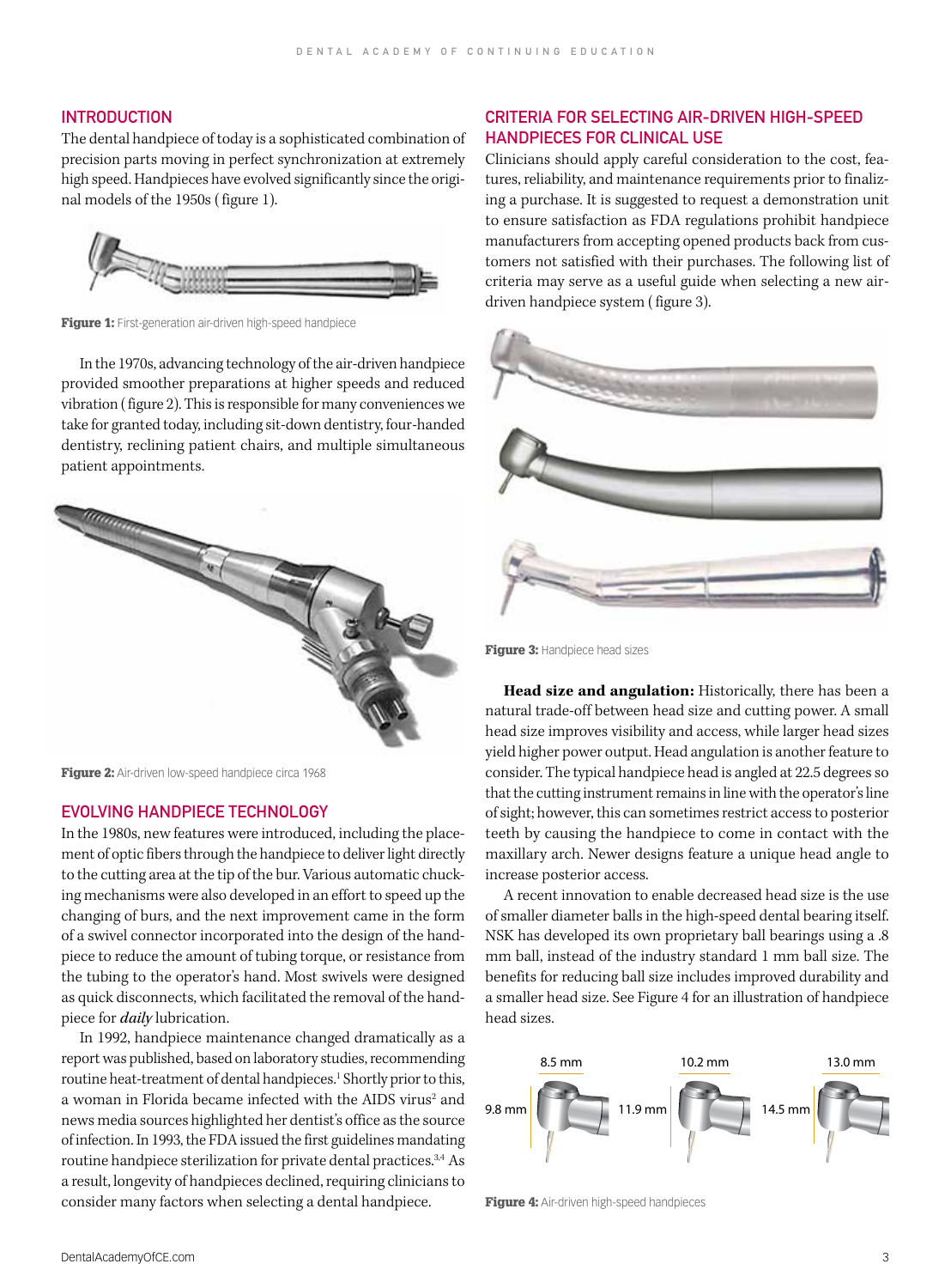**Sound level:** Elevated handpiece noise levels can cause hearing loss in dental professionals and discomfort and increased anxiety in patients. Sound levels are associated with air flow through the handpiece head and newer handpiece models with lower noise levels have become available, operating in a range of 58-71 decibels (dB).

**Ergonomic design:** The cumulative strain from holding a handpiece can result in long-term health issues in the form of carpal tunnel syndrome. Different handpiece models can vary significantly in length, weight, and balance. The most reliable way to determine the best fit and feel for your hand is to actually use the handpiece in your practice. One recent trend in handpiece design is a wider, flared body shape toward the rear of the handpiece, which reduces the pinching force required to grip the handpiece, thereby reducing hand and wrist fatigue. The addition of a fully rotating swivel connecting the handpiece to the delivery tubing significantly reduces the tubing torque felt by the operator.

**Water delivery:** All high-speed handpieces incorporate a water spray as a coolant; the latest innovation is a multiport spray emanating from the face of the handpiece. This provides even distribution of coolant water over the entire surface of the tooth and prevents the water spray from being blocked when cutting is performed on the distal surface of a tooth. The number of spray ports incorporated into the handpiece face can be as high as five; however, three and four ports are the most common configurations on the market. Many handpiece manufacturers are designing an inline water microfilter into the body of the handpiece to reduce downstream clogging of the tiny water ports. When the filter becomes too clogged for use, it can easily be removed and cleaned or replaced.

**Illumination:** Fiber optics enhance operator visibility by projecting light through the handpiece to illuminate the operating field directly around the bur. Glass fibers were extruded into the handpiece and held together with adhesives. These adhesives degrade under the stress of autoclaving, leading to gradual loss of light transmission over time. To prevent this degradation, cellular optics made from solid glass rods were introduced. Cellular optics will not degrade and carry warranties of up to five years. The next improvement in light production was moving to an LED lightbulb that generates a brighter, whiter light. Most existing fiber-optic systems can be upgraded to work with an LED lightbulb. Recent innovations in dental handpiece lighting involve an internal generator inside the handpiece body. The drive air turns a small turbine that powers an LED. This is revolutionary because it eliminates the need for the expensive fiber-optic system with wires and transformers. A clinician can literally screw this type of handpiece on any handpiece tubing and create instant bright LED light.

**Autoclavability:** Handpiece manufacturers are constantly seeking improvement in their handpiece designs to better withstand the harmful effects of the autoclave. Materials from bearing retainers to O-rings have evolved through several generations to higher-temperature heat-resistant components. Almost every handpiece manufacturer exclusively uses silicon nitride ceramic balls for all new products. New materials such as titanium are used for the handpiece body or shell, or special coatings are applied to help preserve the handpiece's external finish.

# ELECTRIC HANDPIECES

The most outstanding difference in comparing an electric handpiece to an air-driven handpiece is its constant speed. With an electric handpiece, there is no difference between free-running speed and active speed due to the amount of power generated by the electric motor driving the handpiece, and no power is lost while cutting tooth structure. Electric handpieces are significantly quieter than air-driven handpieces. Electric motors look and feel like cylindrical low-speed air motors and produce a very quiet hum as opposed to the high-pitched whine of an airdriven, high-speed handpiece. Fiber optics and multiport water spray are delivered through the attachments.<sup>5</sup>

An electric handpiece consists of an entire system. A control box must be mounted on the delivery unit, and a conventional delivery tubing plugs into the box, which provides signal air and water, enabling the motor to be operated from the foot control already in use. The control box has digital settings, so the operator can dial in the exact speed at which he or she would like the bur to rotate.

Any number of universal attachments with various gearing combinations will connect onto an electric motor. The most commonly used attachment for operative dentistry is a 1:5 step-up referred to as a "high-speed" attachment. All electric 1:5 highspeed attachments can be easily identified by a color-coded red ring around the base. Most electric motors operate at 40,000 rpm; adding a 1:5 speed-increasing attachment provides 200,000 rpm at the bur. This speed remains constant no matter how aggressively the clinician is cutting, and the advantage is much faster preparation time. Although there are exceptions, electric attachments are generally universal, meaning that any brand will work with any motor.

Electric handpieces have been found to be heavier, yet more efficient than air-driven, high-speed handpieces.<sup>6</sup> Many users report that reduced cutting time offsets any challenges with the size and weight of the handpiece. Head size is also typically larger than the average high-speed, air-driven handpiece; however, recent models feature an extremely small head size: less than 9 mm in diameter, actually smaller than many air-driven high speeds. Electric handpieces are a greater investment than air-driven and

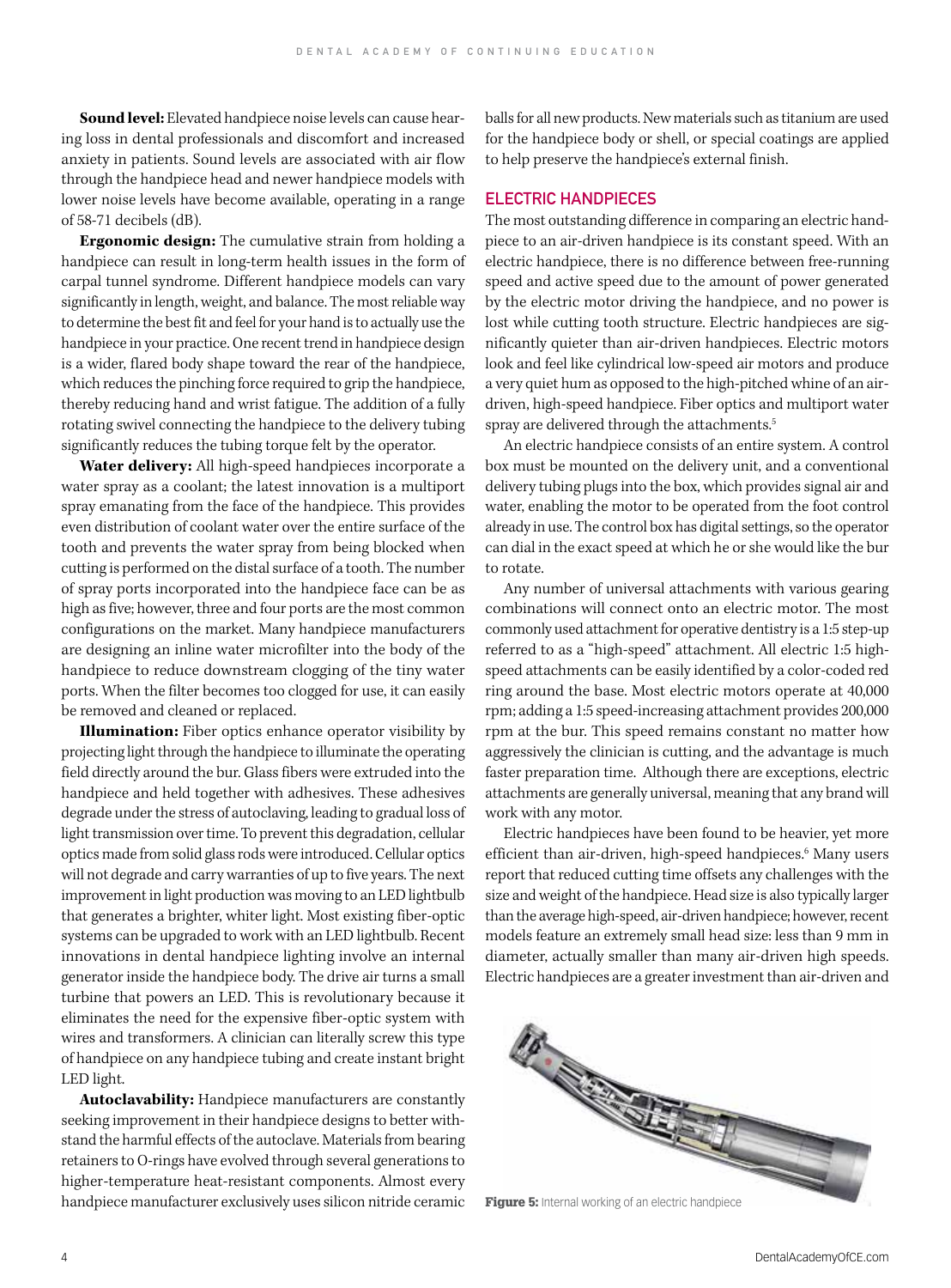there are additional costs for each attachment. Moreover, electric handpieces consist of several complex parts; this intricate array of gears and bearings makes repair more costly than for air-driven, high-speed handpieces ( figure 5).

Unlike an air-driven handpiece, which loses torque as the turbine components wear, the electric motor is so powerful that it will continue to drive the attachment as internal parts fail. Even after bearings or gears disintegrate, the motor will continue to operate the handpiece, and this increased friction leads to heat that can burn a patient. In 2010, the FDA issued a second safety alert regarding reports of serious patient tissue damage due to overheated electric attachments during dental treatment procedures.7 A simple procedure to check for heat is to lightly touch the push-button cap of the handpiece at each stage of a procedure when changing burs. This simple precaution will prevent patient injury and will also reduce the cost of repair by not causing further damage to internal parts. It is imperative that you stop using an electric handpiece immediately if heat is detected during use.

# A HYBRID AIR-ELECTRIC HANDPIECE

In 2010, Midwest Dental introduced a hybrid system, the Stylus ATC, that uses both air pressure and electricity. ATC refers to "adaptive torque control" and uses a sensor in the handpiece tubing to operate a valve that continuously regulates the amount of air pressure flowing to the turbine ( figure 6). This constant speed delivers the same torque as an electric handpiece. The benefit to the clinician is a handpiece with the power of an electric handpiece but size and weight characteristics similar to those of a highspeed, air-driven handpiece. After a decade being unchallenged in this space, Adec has now introduced the Primea hybrid type handpiece. Only available as a built-in feature on their advanced delivery unit, the handpiece contains a sensor in the head that constantly measures the rotational speed of the bur and sends a signal to adjust the air supply to maintain a constant amount of torque to the cutting instrument.

#### ROUTINE STERILIZATION OF HANDPIECES

Handpiece life expectancy drops and need for service and repair increase dramatically due to the stresses of repeated sterilization;



Figure 6: Torque control unit

handpieces now show signs of extreme wear within a year or less. It is difficult to quantify life expectancy under sterilization conditions because of the tremendous number of variables associated with turbine life; however, a handpiece can reliably survive approximately 500 sterilization cycles, or approximately 1 year of clinical use before performance is reduced.<sup>8,9</sup>

# AIR-DRIVEN HANDPIECE COMPONENT PARTS AND THE IMPACT OF STERILIZATION

Understanding handpiece components and how they work and learning how to maintain them properly can help clinicians reduce expense and realize long, dependable service from their handpieces. An air-driven, high-speed handpiece consists of two main components: the body, or shell, through which air and water are delivered, and the turbine. Each element is affected differently by repeated heat sterilization.

# BODY OR SHELL

Brass is the most common material used in handpiece manufacturing. It is a relatively inexpensive material and easy to machine, although it is soft and susceptible to denting. Cosmetic protective plating is applied over the brass but can discolor or flake off over time as a result of sterilization. Stainless steel is another material commonly used to make handpiece bodies. Steel is lighter and stronger than brass, but its use results in higher manufacturing costs, so the prices are generally higher. The current state-of-theart in handpiece construction is titanium, which is 40% lighter than stainless steel and stronger and more resistant to the corrosive effects of autoclaving ( figure 7).



Figure 7: A body or shell before (top) and after (bottom) the corrosive effects of sterilization over time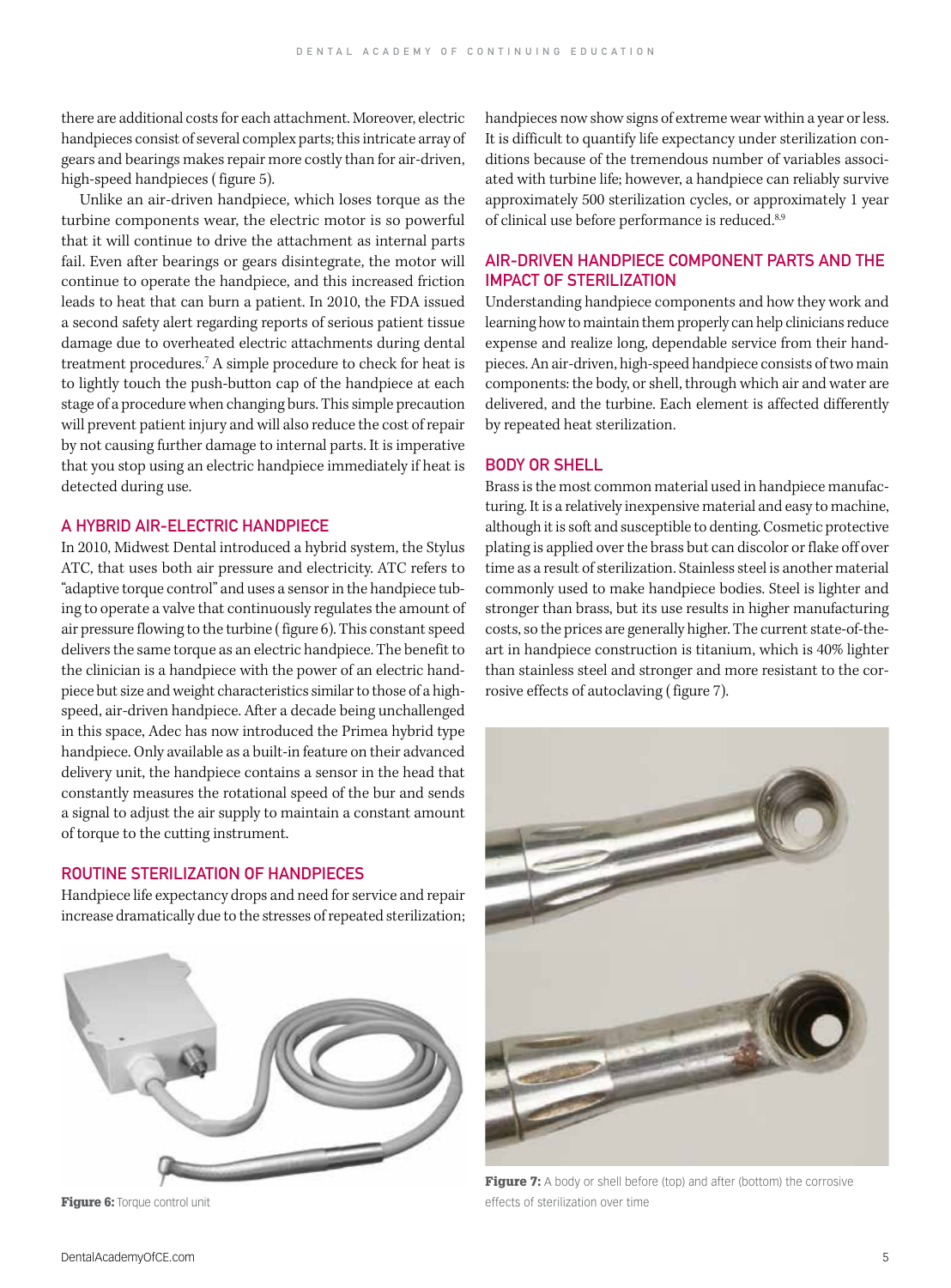The body (shell) of most handpieces is comprised of two parts: the head that houses the turbine and an outer sheath. Problems have been experienced with the heads separating from the outer shell as a result of heat processing, and various methods have been employed in the past to join these two parts together. However, the joint is a weak area, and further stress is introduced with push-button-type bur changing. The joint between the head and body can loosen, and the head can become too dented and affect the turbine operation.

Air and water are delivered through the body to the handpiece head. This includes drive air (used to rotate the turbine), coolant water, and chip air (often used to atomize the water spray). After the drive air is passed through the turbine, it is exhausted through the hollow body of the handpiece and down the handpiece tubing. A major problem associated with handpiece sterilization is the corrosion that naturally occurs in the steam-saturated environment of the autoclave. Internal corrosive buildup gradually closes off the handpiece exhaust ports, leading to increased back pressure around the turbine, resulting in loss of turbine speed and power. Air and water lines are more prone to clogging as a result of sedimentary buildup in the recirculated water of older sterilizer models utilizing a reservoir. Newer sterilizer designs provide a fresh charge of distilled water for every steam cycle, greatly reducing the susceptibility to clogging. The latest handpiece models feature a multiport water spray that disperses water evenly around the work area. These systems, however, incorporate tiny O-rings that break down with repeated sterilization.

# THE AIR-DRIVEN, HIGH-SPEED HANDPIECE TURBINE

The component that fails most often on a high-speed, air-driven handpiece is the turbine. As this degrades, the handpiece exhibits signs of impending failure that are all too familiar to the dental team ( figure 8).

Turbines rotate at speeds ranging from 380,000 to 450,000 rpm, faster than anything else on the planet. Turbine speed can



Figure 8: High-speed turbine before (left) and after (right) the effects of wear and sterilization **Figure 9:** Bearing retainers showing stages of degradation

be categorized as free speed and active speed.10 Free speed is the maximum rpm with no load. Active speed is the actual speed the turbine is reduced to when the cutting instrument engages the tooth structure. Most high-speed handpieces have an active speed in the range of 180,000 to 200,000 rpm. This extremely high speed allows the clinician to cut through hardened tooth structure with ease, leaving a smooth, clean margin, with reduced trauma to the surrounding structure and tissue. As the turbine bearings wear, speed decreases. Clinically, this results in longer preparation times with slower cutting and rougher margins. Power, defined as "work or energy divided by time," is the measurement of the handpiece's ability to remove tooth structure and is expressed as watts of energy, which is joules/seconds. Handpieces once generated 10 to 13 watts, while newer handpiece models produce 15 to 23 watts and have smaller head sizes. The greater the power available to operate the cutting instrument, the less physical demand is placed on the operator's hand and wrist, which means less fatigue and reduced risk of long-term injury. Another measurement of a handpiece's performance is known as torque, and can be defined as "a twisting force that causes rotation." Torque is expressed as units of ounce/inch and measures the rotational force on the movement of the bur.

Concentricity can be defined as the ability of the handpiece to produce a cut line consistent with the diameter of the bur. The more concentrically a handpiece operates, the smoother the bur cuts, with less perceptible vibration and greater comfort for the patient. The International Standards Organization (ISO) specifications<sup>11</sup> allow up to 0.03 mm of eccentricity, commonly referred to as "run out" or "bur wobble." Concentricity—one of the most critical features of handpiece performance—diminishes as the turbine deteriorates, and a pronounced lack of concentricity can be visible to the eye. Bur retention is another critical feature of today's automatic chucking mechanisms. Autoclaving causes accelerated chuck failure when heat causes the springs that provide gripping force to lose their temper and strength, while corrosion dulls the sharp edges used to grip bur shanks. Clinically, autochuck failure is manifested as the bur working out of the chuck during use, which is potentially very dangerous.

As the only moving part inside a high-speed handpiece, the turbine is the most common source of problems. Problems that can be identified clinically include degradation of the bearings within the turbine, evidenced when "black stuff " is expelled from the handpiece head during use or lubrication procedures ( figure 9). The dentist may also note that the bur will "stall out" when applied to tooth structure. Other symptoms of bearing failure include the bur no longer spinning concentrically, unacceptable vibration when the handpiece is activated, or unusually loud sounds emanating from the turbine.<sup>12</sup>



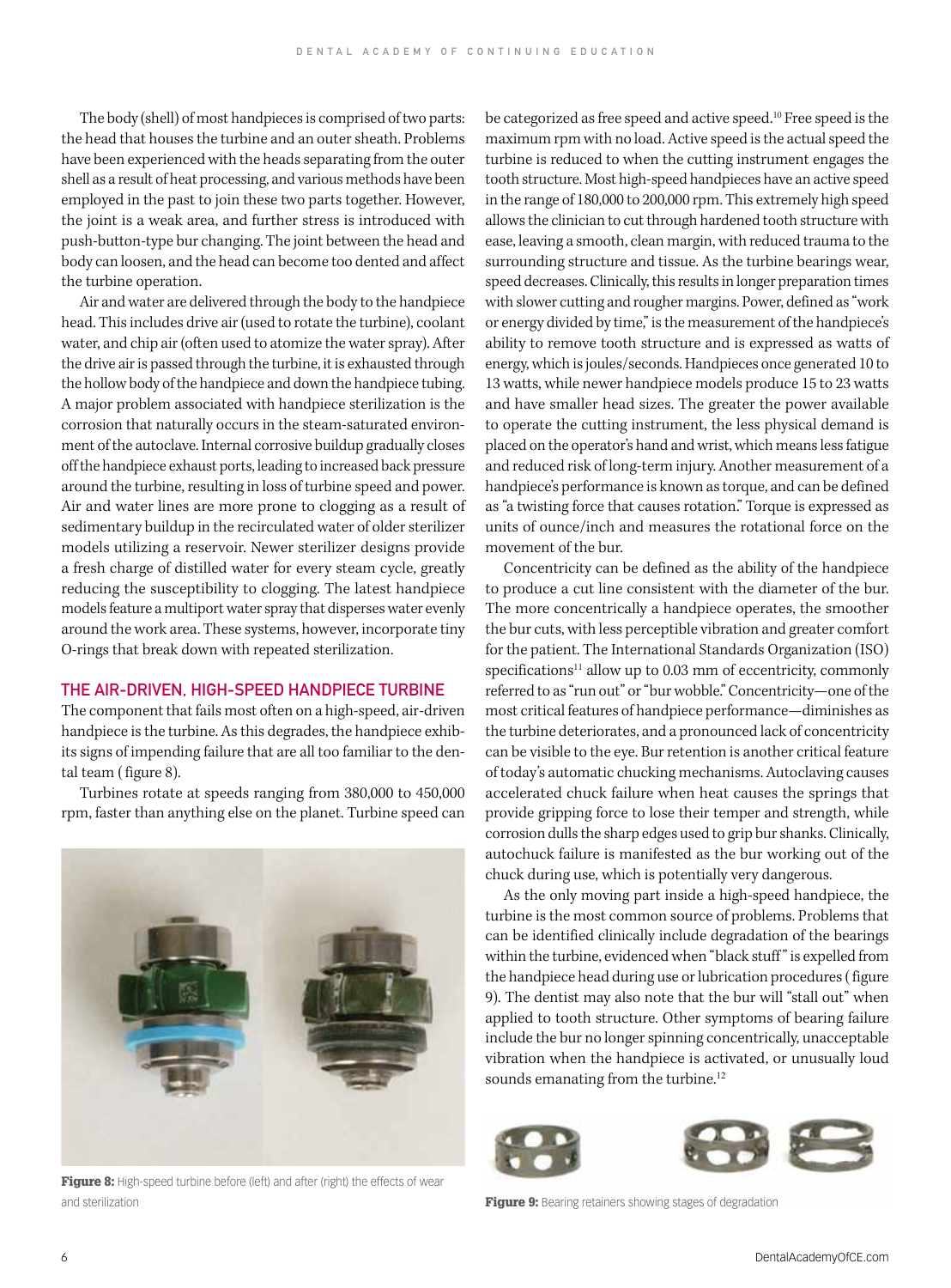# PROLONGING HANDPIFCE LIFE THROUGH PROPER USE AND MAINTENANCE

Handpiece life can be substantially elongated by understanding the importance of variables that can be controlled within the practice and by adhering to some basic handpiece maintenance.

#### **Proper air supply**

One of the most frequent causes of premature bearing failure is excessive air pressure entering the handpiece. Every handpiece head has a specific capacity for exhausting air. Additional air tends to accumulate around the turbine and may reduce speed. An accurate reading for handpiece air pressure can be obtained only by using an in-line air gauge to measure air pressure directly at the handpiece connection (the air pressure gauge on the front of the dental unit is little more than a relative indicator and does not account for frictional air loss through the tubing). Some manufacturers incorporate a valve inside the handpiece that regulates incoming air to prevent excessive pressure from reaching the turbine. The quality of the drive air can also impact turbine life.

# Table 1: General maintenance procedures

**High-speed handpieces**

#### **1. Surface clean the handpiece**

- Prior to removing a handpiece from the air line, CDC guidelines<sup>13</sup> call for flushing water through the handpiece in the operatory for 30 seconds to remove potential contaminants from the internal water line.
- Then use a brush under running water to remove any bioburden from the exterior of the handpiece.
- Hold the handpiece upright to reduce the amount of water entering the head of the handpiece.
- Do not use any chemical solutions for cleaning. Chemicals can create reactions during the sterilization cycle that have a detrimental effect on the sterilizer and the handpiece.<sup>14</sup>

#### **2. Dry the handpiece**

• This step is important, especially if the office is using a chemiclave, or cassette-type sterilizer with a vacuum chamber. Excess water can lead to corrosion inside the handpiece.

#### **3. Lubricate the handpiece**

- Use the proper lubricating tip to spray oil into the drive air line.
- Spray until oil comes out of the handpiece head to ensure that the lubricant has penetrated to the bearings.
- Even if the lubricant is delivered incorrectly, oil coming from the head indicates it has reached the bearings.
- If you prefer a dropper, apply two or three full drops to the drive air line and immediately run the handpiece. The droplets will not be delivered to the bearings without being propelled by pressurized air.

#### **Notes on air-driven, low-speed motors and attachments (figure 10)**

### **Cleaning**

• Perform an external cleaning with a brush under running water prior to bagging the sheath or nose cone for sterilization.<sup>15</sup>

### **Sterilization**

• The CDC Statement on Reprocessing Dental Handpieces indicates that "all handpieces and other intraoral instruments that can be removed from the air lines and water lines of dental units" be heat sterilized. If a dental handpiece cannot be heat sterilized, it should not be used.

### **Lubrication**

• Motors, especially rotary vane models, do not require much oil. Dental motors and attachments require higher viscosity oil than a high-speed Oil and condensation accumulate in the compressor tank during normal operation, and without proper drying or filtration, oil and water may travel through the air lines to the handpiece tubing. These particles then impact the delicate turbine at high speed, like marbles tossed against a spinning fan. You can easily check drive air quality by aiming an empty hose at a mirror or facial tissue. Any water or oil will show up as moisture or discoloration on the surface. If you have doubts about your air quality or pressure, contact a service technician to inspect dryers, filters, and connections, and drain the compressor tank.

#### **Cutting instruments**

The cutting instrument itself can have an impact on turbine life. Overusing dull burs may cause the operator to exert more lateral force against the tooth structure, thereby increasing the side load on the bearings and resulting in excessive friction while operating the handpiece. Using a surgical-length bur, or simulating one by extending the bur from the chuck a few millimeters, can significantly affect the load on the turbine. The longer the cutting

#### **4. Run the handpiece to expel excess oil**

- After lubrication, it is important to run the handpiece for 20 seconds to evenly distribute oil through the bearings and chuck mechanism and to expel excess oil to prevent coagulation during autoclaving.
- Refer to each manufacturer's instructions for use regarding the necessity to run the handpiece with a bur in the chuck.

#### **5. Clean fiber-optic surfaces**

• Alcohol and a cotton bud may be used to remove excess oil and debris from all fiber-optic surfaces, which will prevent buildup and discoloration.

#### **6. Bag the handpiece**

• CDC guidelines recommend bagging all instruments and handpieces to maintain sterility. A paper/plastic combination bag allows steam to evaporate through the paper side while the contents remain readily identifiable.

#### **7. Sterilize**

- Autoclave the handpiece following the manufacturer's guidelines.
- Be sure to place the bag paper side up in the autoclave.
- Allow the sterilizer to completely process through the dry cycle. This step is critical.
- If still damp after completion of the full sterilization cycle, leave the bagged instruments in the autoclave until the packaging is dry.

spray. One or two drops of oil in the drive air line is suggested (figure 11). Run the motor to distribute the oil. Also apply some oil as a preventive measure to forward/reverse valves, shift rings, and sheath attachment points. Wipe away excess oil with a paper towel. Most straight attachments do not require lubrication.

#### **Latch angles**

• Latch angles require specific care. If angles are routinely used, unscrew the head (figure 12) from the sheath and remove the transmission gear for cleaning and oiling on a daily basis. Apply a drop of oil under each gear on the transmission gear as well as in the center hole. Apply several drops of oil to the exposed cartridge while the transmission gear is removed.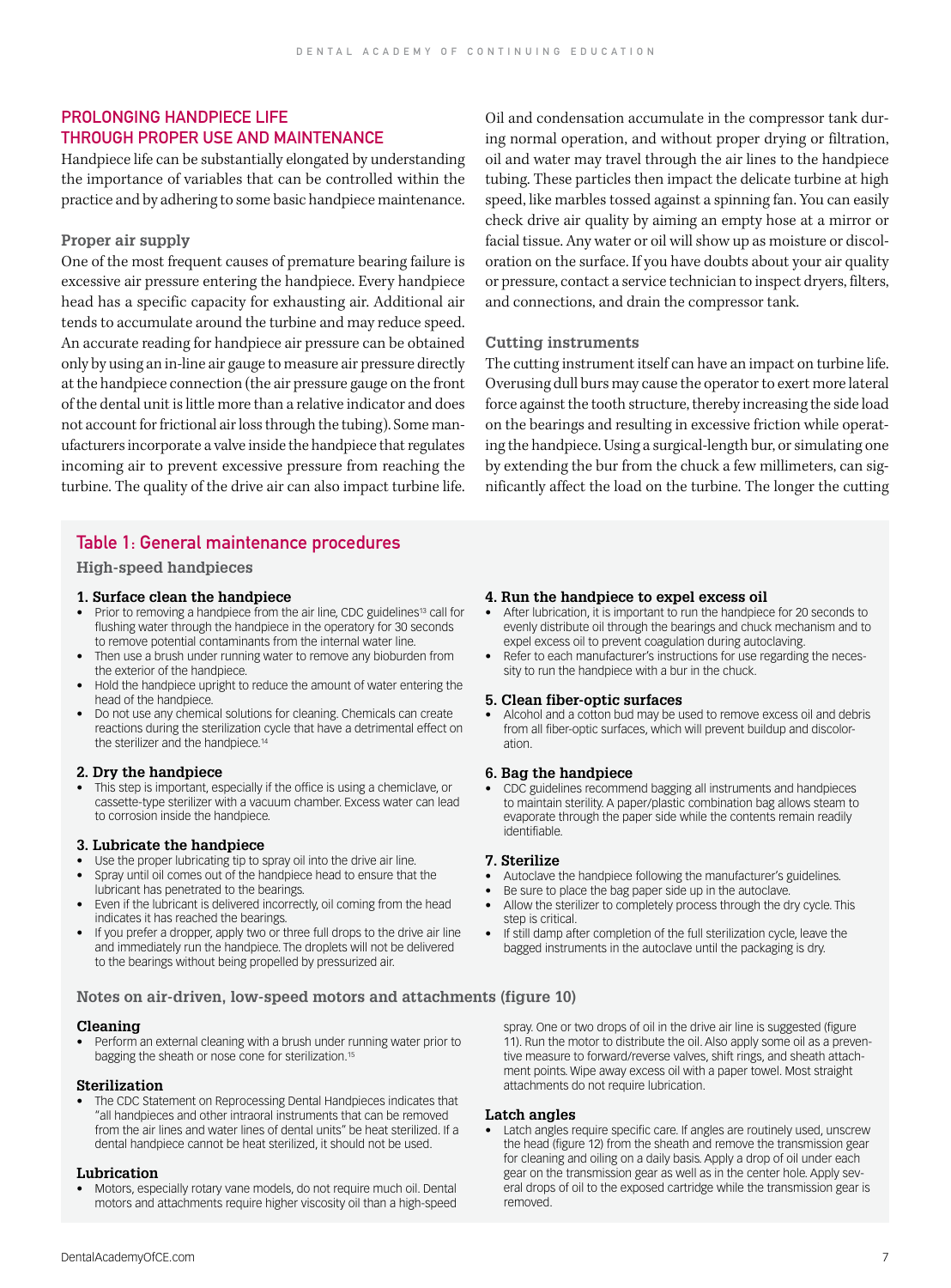

Figure 10: Low-speed attachments



Figure 11: Proper lubrication of handpiece



Figure 12: Latch head components

instrument, the greater the negative impact on concentricity. Burs should be seated fully into an autochuck and never extended. Conversely, short-shanked burs should never be inserted into a chuck past the taper on the shank. Inferior quality burs with variable shank diameters overextend the springs in autochucks, leading to premature failure. Obviously, the nature of the dental practice can also have an impact on turbine life. A high-volume crown and bridge practice cannot hope to achieve the same life span from a handpiece as can a pediatric dentist or periodontist, who typically use a handpiece less often and with less force.

#### HANDPIECE LUBRICANTS

Follow the manufacturer's suggested maintenance procedures, including the use of approved lubricants to avoid any disputed warranty claims should your handpiece or turbine fail under warranty. Manufacturers reserve the right to void your warranty if you are not using recommended lubricant. While it is suggested to use the lubricant recommended by the manufacturer, there are many lubricants commercially available; some are advertised as a cleaner and lubricant in one, some are synthetic, and some advocate the use of a separate cleaner and oil. The consistent use of a good-quality oil matters more than which brand of oil you choose.16

# AUTOMATIC LUBRICATION STATIONS

Many manufacturers offer an automatic clean and lube station to minimize staff time and take the guesswork out of the maintenance process ( figure 13). These units vary in cost, depending on features. One incentive to purchase an automatic lubrication station would be that some manufacturers will significantly extend their handpiece warranties if their respective automatic stations are used to maintain the handpieces. Additionally, automatic

# Table 2: Common handpiece maintenance mistakes

#### **Wiping down with a chemical before sterilization**

This is not only redundant, but harmful reactions can occur when the handpiece is subjected to heat.

#### **Using an ultrasonic cleaner or solution**

Except for immersion in a cleaning solution offered by the handpiece manufacturer, handpieces should never be immersed in any fluids.

#### **Lubricating in the wrong hole**

The drive air line leads directly to the turbine; other orifices such as exhaust and water do not. If you are using a liquid oil applicator on a swivel-type handpiece, it is critical that you deliver oil to the correct internal opening.

#### **Using an incorrect lube applicator**

Make sure the spray tip fits the handpiece quick-disconnect correctly. Some models depend on a pressurized fit to flush out debris.

#### **Not applying enough lubricant**

Sometimes the staff is directed not to overspray oil into the handpiece to reduce excess residue; however, it is important to ensure that oil is getting to the bearings, by seeing oil leave the head.

#### **Not running the handpiece prior to autoclaving**

Failing to operate the handpiece following lubrication will gum up the turbine as excess oil gets baked into the bearings; an undesirable clinical effect is expelling oil into the operating field after not properly running out the excess.

#### **Not cleaning the fiber-optic bundles**

Failing to keep the fiber-optic bundle surfaces clean will lead to a buildup of oil and debris, affecting the ability to transmit light.

#### **Leaving the bur in the chuck during autoclaving**

When a bur is held in an autochuck, the springs are compressed. Subjecting any spring to heat and corrosion under tension will weaken it and shorten the life. Leaving a bur in a manual chuck leads to buildup of debris in the chuck and increased difficulty of operation.

# **Leaving levers open during autoclaving**

When a lever chuck is actuated, about eight pounds of force is exerted onto the front O-ring of the turbine. During normal operation, this force is momentary as the bur is changed. Leaving the chuck open during the autoclave cycle means compressing the O-ring while subjecting it to heat for 30 minutes. This will dramatically accelerate turbine failure.

#### **Failing to maintain autoclaves**

If the autoclave is not properly cleaned, buildup can occur that contaminates the entire system, including the handpieces.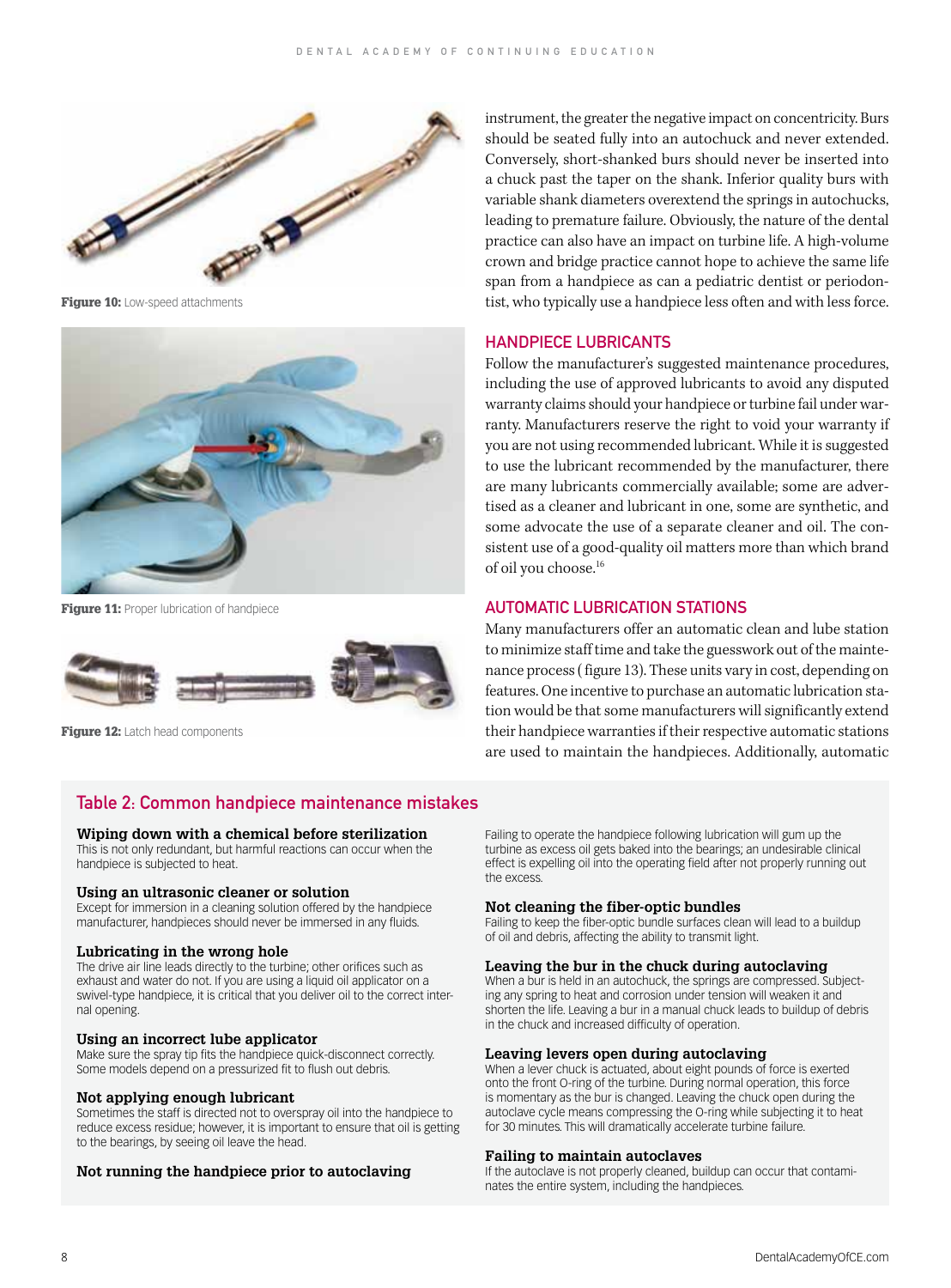

Figure 13: Lubrication stations

lubrication stations will dispense the correct amount of lubricant, run each handpiece at the correct speed, and provide a more consistent maintenance procedure.

One area that should not be overlooked is chuck maintenance. According to a handpiece manufacturer product manager, "Ninetyfive percent of all turbine or attachment problems are found in the head of the handpiece. Everyone always seems to lubricate the back end, maybe purge, but does not address the head of the handpiece or the chuck."17 When a handpiece is in operation, the air is being expelled outward. Once the clinician removes their foot from the rheostat, the physics reverse, which can bring contaminants and tooth dust back into the head of the handpiece. If these particles are not purged, they bake onto the internal components and will cause premature failure. Applying lubricant and compressed air into the chuck will minimally loosen or dislodge debris. Running a purge cycle by attaching the handpiece to the tubing or maintenance system, particles are much more likely to be expelled, extending longevity.

# HANDPIECE REPAIR OPTIONS

#### **Turbine replacement**

Handpiece turbine repair options include returning the handpiece to the original equipment manufacturer, purchasing a new



Figure 14: Turbine assembled and unassembled

turbine from the original manufacturer and installing it yourself, or purchasing a new "aftermarket" or generic turbine and installing it yourself.

# **In-office turbine replacement**

Staff, a sales rep, or a service technician can replace some models in the office. In this situation, buying a turbine from the company that built your handpiece guarantees continued quality and consistency. One advantage of purchasing a new original turbine is the warranty. Handpiece manufacturers offer warranties on their in-house repairs as well as on new turbines and may extend the warranty if their respective automatic maintenance stations are used to process handpieces for sterilization.

Installing original turbines in the office preserves all the performance characteristics that influenced the purchase of that brand in the first place and reduces the cost of replacement. It also eliminates the need for the handpiece to leave your office, reducing turnaround time associated with sending handpieces back to a manufacturer. This option still represents a major expense, and some models may be complicated to install.

Another option for handpiece repair is to install aftermarket replacement turbines. These are turbines produced by anyone other than the original handpiece manufacturer. Aftermarket (generic) turbines can be as little as one-third the cost of a new original turbine. However, although they are less expensive, the quality of aftermarket turbines varies depending on the source. Be sure if you decide to purchase aftermarket turbines that these are of high quality and that you are purchasing them from a trusted, reliable source.

#### **Turbine repair/rebuild**

Rebuilding a turbine ( figure 14) instead of replacing it saves money. Turbine rebuilding services have earned greater acceptance throughout the dental industry over the years. According to a December 2003 survey of "workhorse systems" by *Dental Products Report*, 59% of dentists employ a dedicated handpiece repair shop to maintain their handpieces.<sup>18</sup> A more recent study conducted by Clinicians Report surveyed 1,025 dentists and found that the local handpiece repair shop is still the number one choice of dentists for air-powered handpiece repair. For electric handpiece repair, the number one choice was returning them to the handpiece manufacturer.<sup>19</sup>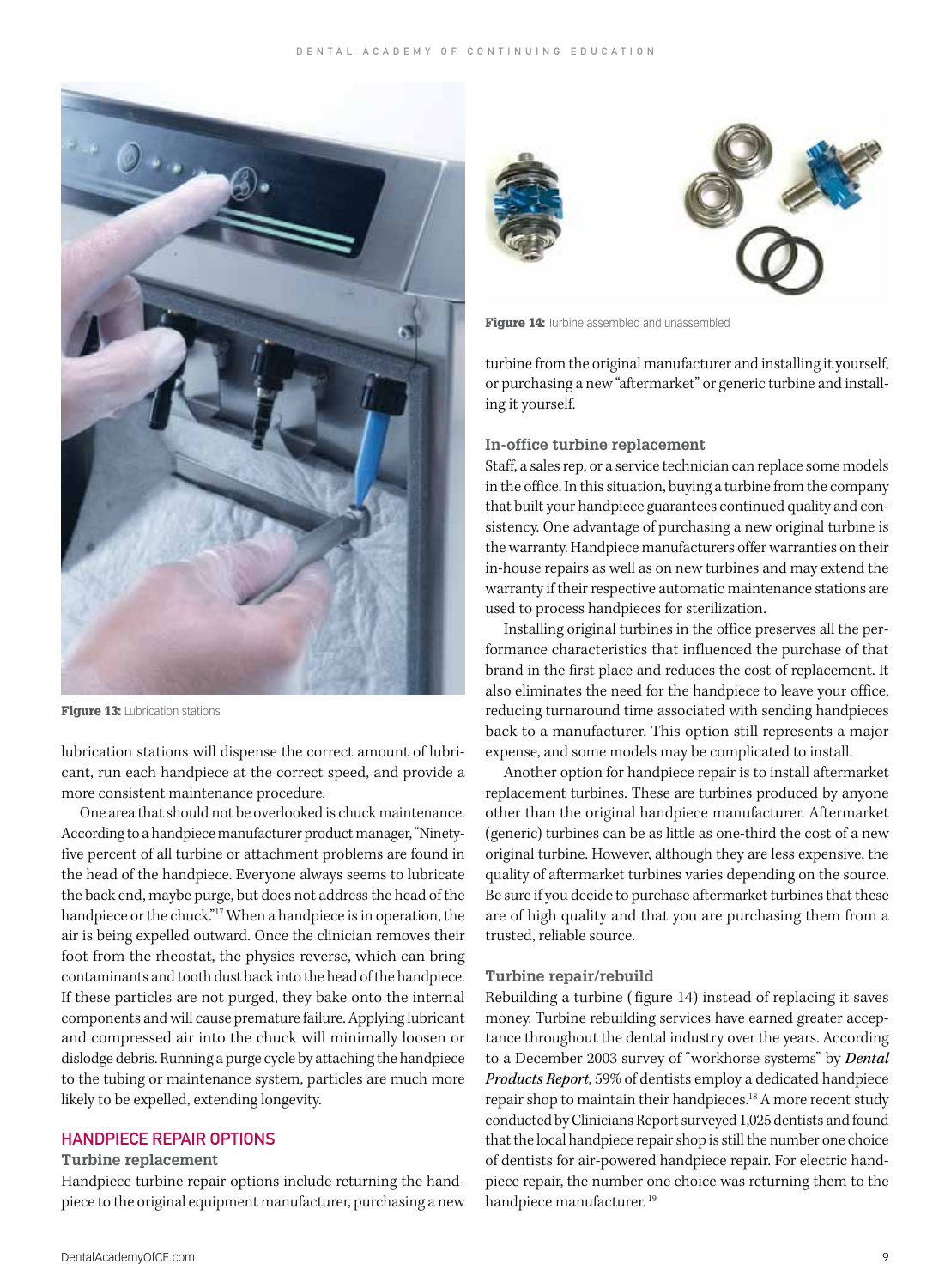# Table 3: What to consider when choosing a handpiece repair service

#### **1. Training**

Make sure your service provider has made a significant investment in training and equipment and takes continuing education courses to remain current on new products and techniques. Without adequate training, even a well-meaning person will produce poor results.

#### **2. Make sure repairs are performed in-house**

If a repair service simply acts as a middleman for a repair facility elsewhere, you may experience a lack of quality control, longer turnaround times, and limited customer service.

#### **3. Use of genuine manufacturer turbines**

Some repair services replace the dentist's original turbine with an inferior generic replacement without informing the dentist of the substitution. This is unethical. Watch out for nebulous claims such as "same as manufacturer's specifications" or "manufacturer-quality parts." There should be no room for interpretation. If a repair shop claims to supply original turbines, then original packaging and instructions should accompany these installations.

#### **4. Relationship with the repair service**

The best service results from dealing directly with the technician who performs the repair, not with customer service or voicemail. Dental professionals need to establish a trusting relationship with someone who can easily articulate exactly what services are being provided.

# **SUMMARY**

Handpieces are one of the most important workhorse systems in the dental practice and require routine autoclaving, yet they have a reputation for excessive breakdown and expense. When maintained properly, handpieces will provide many years of optimal performance. When repairs are necessary, consideration should be given to the quality of the repair and reliability of a qualified service provider to restore your workhorse to optimal performance.

#### **REFERENCES**

- 1. Lewis DL, Boe RK. Cross-infection risks associated with current procedures for using high-speed dental handpieces. *J Clin Microbiol*. 1992;30(2):401-406.
- 2. Breo DL. Meet Kimberly Bergalis—the patient in the 'dental AIDS case'. *JAMA*. 1990;264(15):2018-2019.
- 3. FDA Guideline to Dentists. September 28, 1992.
- 4. CDC/FDA Medical Bulletin. March 1993.
- 5. Electric Handpiece Systems. ADA Professional Product Review. Vol. 2, Issue 1.
- 6. Choi C, Driscoll CF, Romberg E. Comparison of cutting efficiencies between electric and air-turbine dental handpieces. *J Prosthet Dent*. 2010;103(2):101-107.
- 7. Letter to electric dental handpiece manufacturers regarding reports of overheating and patient burns. US Food and Drug Administration. August 20, 2010. https://www.fda.gov/medical-devices/industry-medicaldevices/letter-electric-dental-handpiece-manufacturers-regarding-reportsoverheating-and-patient-burns
- 8. Leonard DL, Charlton DG. Performance of high-speed dental handpieces subjected to simulated Clinical Use and sterilization. *J Am Dent Assoc*. 1999;130(9):1301-1311.
- 9. Advancements in Handpieces 10 Years After Sterilization. Clinical Research Associates Newsletter. October 2000.
- 10. Dyson JE, Darvell BW. Flow and free running speed characterization of dental air turbine handpieces. *J Dent*. 1999;27(7):465-477.
- 11. ISO Standard 7785-1, Dental Handpieces, International Standards Organization, 1992.

#### **5. Obtaining estimates**

Repair options and costs should be spelled out clearly. Communication is vital in order for you to be sure you are receiving exactly what you are paying for. Be wary of companies that do not provide published pricing and of repair contracts promising to service handpieces for a fixed fee (which result in an incentive to replace as few parts as possible instead of performing a complete overhaul of the turbine if required). Some companies offer "clean and lube" services at prices up to \$45. This can be done in the office by the staff instead at no cost, and until a high-speed handpiece actually fails, daily staff maintenance is all that is required to prolong its life.

#### **6. Get a warranty**

A quality repair operation should provide a substantial warranty on all repairs. Another indicator of a qualified service is the ability to facilitate and provide original factory repairs if these are necessary (not all handpiece repairs can be performed correctly in the field).

#### **7. Honest advice and commitment**

An ethical service provider should inform the office when total replacement makes more sense. A good repair service holds a sincere interest in serving the needs of dental professionals and should be committed to improving the overall industry. Look for a company that belongs to a trade association and supports local dental society meetings and events.

- 12. Monagahn DM, Wilson NH, Darvell BW. The performance of air-turbine handpieces in general dental practice. *Oper Dent*. 2005;30(1):16-25.
- 13. Guideline for disinfection and sterilization in healthcare facilities, 2008. Centers for Disease Control and Prevention. 2008. https://www.cdc.gov/ infectioncontrol/pdf/guidelines/disinfection-guidelines-H.pdf
- 14. Smith A, Smith G, Lappin DF, Baxter HC, Jones A, Baxter RL. Dental handpiece contamination: a proteomics and surface analysis approach. Biofouling. 2014;30(1):29-39. doi: 10.1080/08927014.2013.839782.
- 15. CDC Statement on Reprocessing Dental Handpieces. Centers for Disease Control and Prevention. April 11, 2018. https://www.cdc.gov/oralhealth/ infectioncontrol/statement-on-reprocessing-dental-handpieces.htm
- 16. Kudhail R. Can oil lubricated dental handpieces be sterilized?: part 1. The problem. *Dent Update.* 2013;40(7):543-544, 547-548. doi:10.12968/ denu.2013.40.7.543
- 17. Personal Communication. Eric Ozelski, Product Manager for SciCan.
- 18. Survey of Workhorse Systems. Dental Products Report, December 2003.
- 19. Repairing Dental High-Speed Handpieces. Clinicians Report, August 2018.



**GLENN WILLIAMS, BS, is a 35-year veteran of the** dental industry, specializing in handpieces since 1987. From 1987-1994, Glenn worked for a major handpiece manufacturer. He has owned and operated a successful handpiece repair service since 1994. Glenn was one of the founding members and is president of the National Dental Handpiece Repair Association. The NDHRA is an

association of other dedicated independent handpiece professionals who desire to better serve the dental profession through advancing the handpiece repair industry by establishing and maintaining high standards of service.

# AUTHOR DISCLOSURE

Glenn Williams, BS, owns and operates an independent repair service in Round Rock, Texas, and is the president of the National Dental Handpiece Repair Association.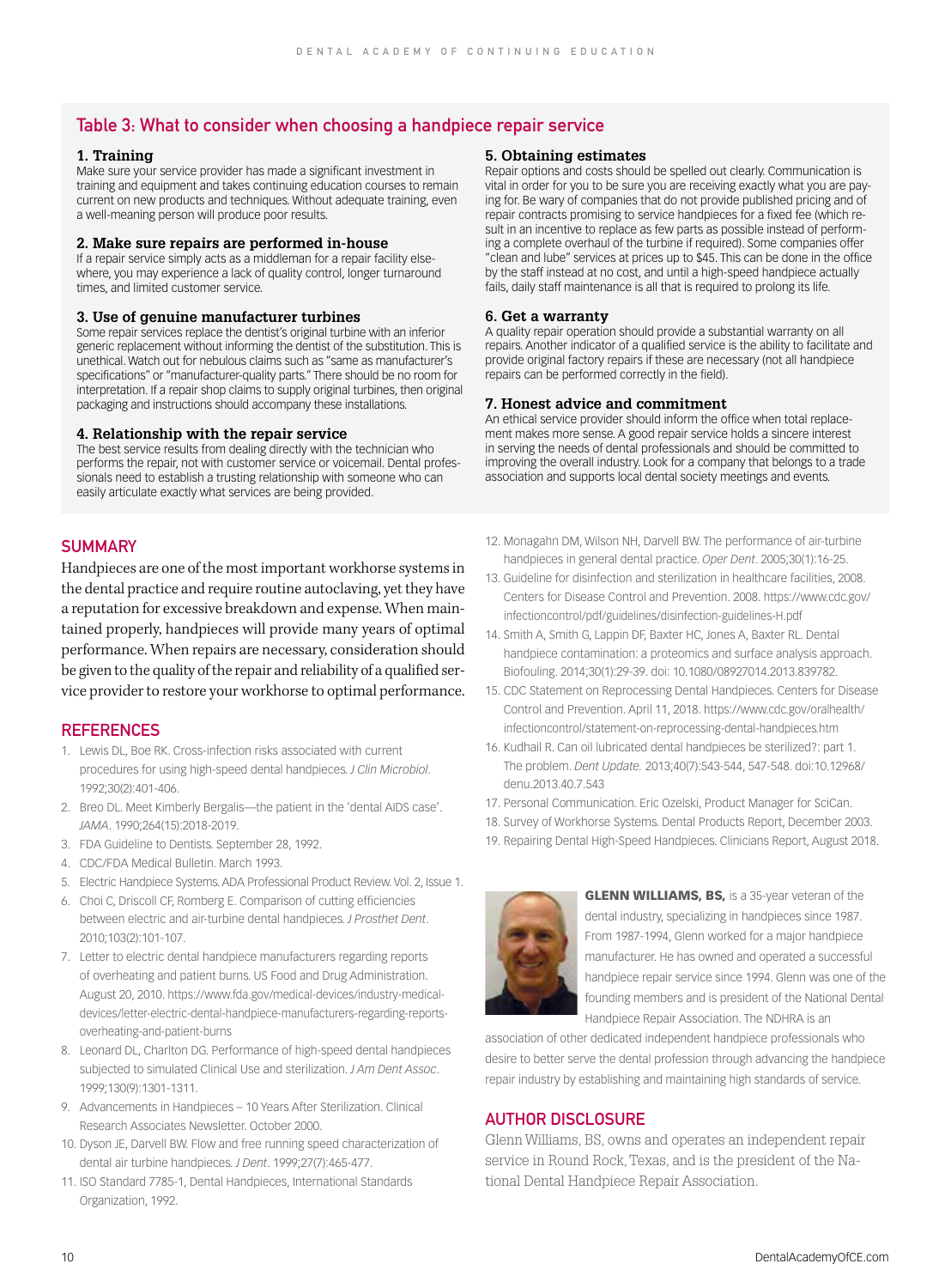#### QUICK ACCESS CODE 21032

# ONLINE COMPLETION

Take this test online for immediate credit. Visit dentalacademyofce.com and sign in. If you have not previously purchased the course, select it from the "Online Courses" listings and complete your purchase. The exam will then be added to your "Archives" page, where a "Take Exam" link will be provided. Click on this link, complete all questions, and submit your answers. An immediate grade report will be generated. If you receive a score of 70% or higher, your verification form will be provided immediately for viewing and printing. View and print forms at any time by visiting the site and returning to your "Archives."

# QUESTIONS

# **1. In what decade was the first airdriven handpiece introduced in the US?**

- A. 1940s
- B. 1950s
- C. 1960s
- D. 1970s

# **2. Some advantages of an air turbine handpiece over the older belt driven technology were:**

- A. A smoother cut
- B. Higher speeds
- C. Less vibration
- D. All of the above

# **3. Rapid advances in handpiece features that occurred during the 1980s included:**

- A. Fiber optic lighting
- B. Automatic chucking
- C. Quick disconnects
- D. All of the above

# **4. One advantage of a swivel/quick disconnect handpiece is:**

- A. Usually weighs less
- B. Speeds up time required to lubricate the handpiece
- C. Automates bur rotational speed adjustment
- D. Compatible with any handpiece

# **5. How is light delivered through a high-speed handpiece?**

- A. Small batteries
- B. Tiny light bulbs
- C. Optic fibers
- D. Wires

# **6. In 1992, dental handpiece maintenance changed dramatically due to:**

- A. Modern handpieces requiring more maintenance
- B. Lights in the handpieces
- C. A woman infected with the AIDS virus and the dental office was the source of infection
- D. Handpiece maintenance did not change, traditional methods for disinfection is sufficient

# **7. When did the FDA issue the first guidelines mandating routine handpiece sterilization?**

- A. 1979
- B. 1984
- C. 1990
- D. 1993

### **8. FDA regulations expressly prohibit:**

- A. Returning opened handpiece boxes to the manufacturer
- B. Lubricating a handpiece before autoclaving
- C. Sterilizing more than one handpiece at a time
- D. Brushing a handpiece under running water

# **9. What is one trade-off clinicians face regarding the head of a handpiece?**

- A. Lighter vs. heavier
- B. Size vs. power
- C. Straight vs. angled
- D. All of the above

# **10. Why does the angulation of the handpiece head matter clinically?**

- A. Better grip on the handpiece
- B. Can restrict access to the oral cavity
- C. Can affect visibility
- D. Both B and C

# **11. What factors should a clinician consider before purchasing handpieces?**

- A. Head size
- B. Sound level
- C. Power
- D. All of the above

# **12. Increased decibels from a highspeed handpiece can cause:**

- A. Problems with bur retention
- B. Patient anxiety
- C. Faster procedures
- D. Longer preparation times

# **13. High-speed handpieces deliver water through the head to:**

- A. Cool down the outer surface of the handpiece
- B. Keep the bur from going too fast
- C. Cool down the tooth structure
- D. None of the above

#### **14. Fiber optics can refer to:**

- A. Glass fibers inside the handpiece
- B. Solid glass rods inside the handpiece
- C. LED light bulbs
- D. All of the above

# **15. The single biggest difference between electric and air-driven handpieces is:**

- A. Constant speed
- B. Weight
- C. Sound levels
- D. Fiber optics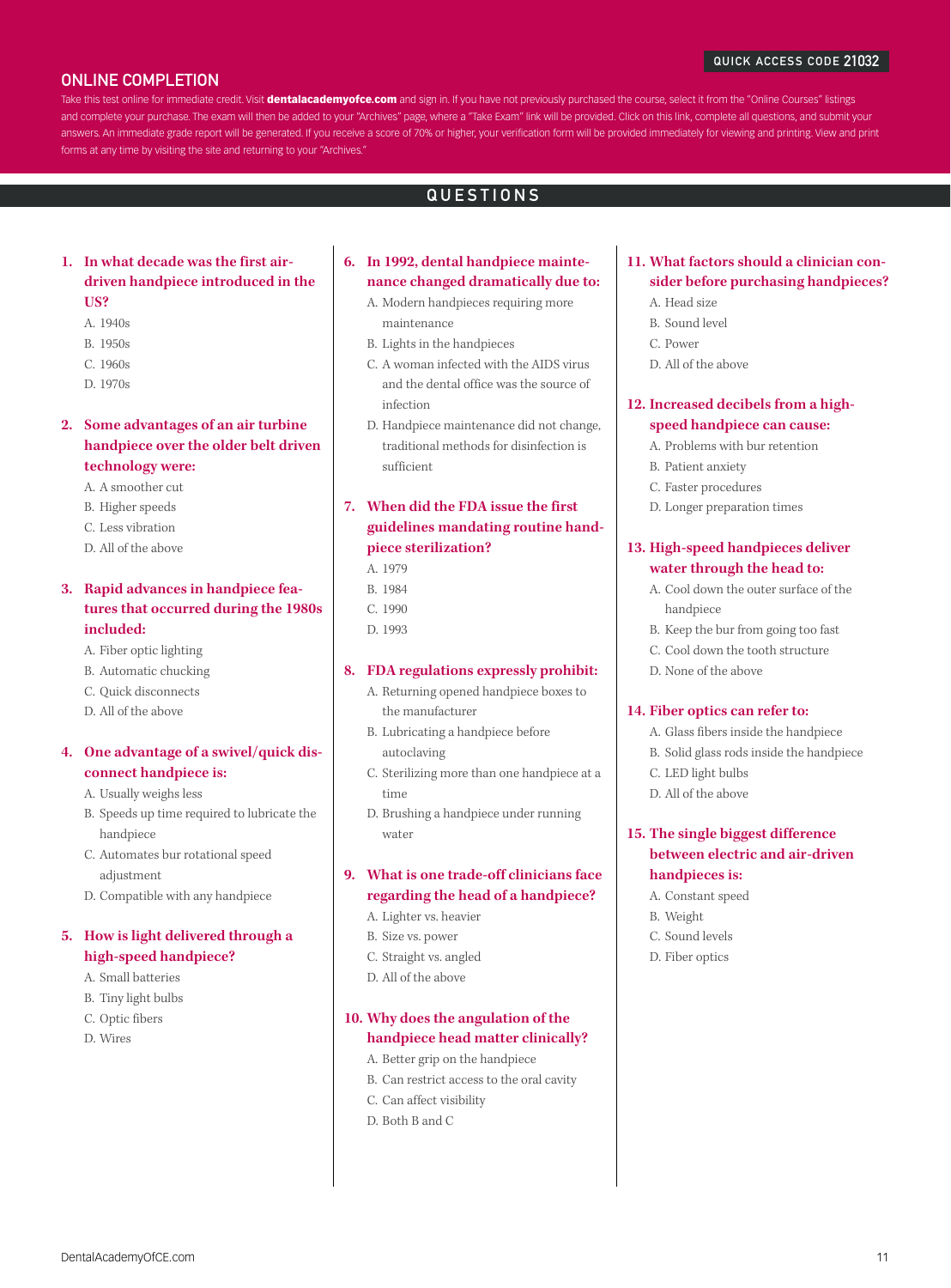#### QUICK ACCESS CODE 21032

# ONLINE COMPLETION

Take this test online for immediate credit. Visit dentalacademyofce.com and sign in. If you have not previously purchased the course, select it from the "Online Courses" listings and complete your purchase. The exam will then be added to your "Archives" page, where a "Take Exam" link will be provided. Click on this link, complete all questions, and submit your answers. An immediate grade report will be generated. If you receive a score of 70% or higher, your verification form will be provided immediately for viewing and printing. View and print forms at any time by visiting the site and returning to your "Archives."

# QUESTIONS

# **16. At what speed do electric handpiece motors operate?**

- A. 400,000 rpm
- B. 200,000 rpm
- 
- C. 40,000 rpm
- D. 10,000 rpm

# **17. What are some disadvantages of electric handpiece attachments?**

- A. Larger head size
- B. Heavier than air-driven handpieces
- C. More expensive than air-driven
- handpieces
- D. All of the above

# **18. What is one effect of repeated sterilization on high-speed handpieces?**

- A. Quieter operation
- B. Life expectancy drops
- C. Handpieces last longer
- D. All of the above

# **19. About how long will a handpiece last before needing service if autoclaved twice a day five days a week?**

- A. Six months
- B. One year
- C. Eighteen months
- D. None of the above

# **20. What is the number one safety concern when using electric handpieces?**

- A. Rotating the bur too fast
- B. Removing too much tooth structure
- C. Overheating causing patient tissue burns
- D. Automatic motor shut off

# **21. What is the most common material high-speed handpieces are made of ?**

- A. Aluminum
- B. Stainless steel
- C. Brass
- D. None of the above

# **22. What is "drive air" used for in a high-speed handpiece?**

#### A. Rotating the turbine

- B. Cooling off the tooth structure
- C. Exhausting used air
- D. Both B and C

#### **23. One sign of turbine bearing wear is:**

- A. Greater concentricity
- B. Lower speed
- C. Longer run down time
- D. All of the above

# **24. The concentricity of the handpiece turbine affects the following:**

- A. Smoother tooth preparations
- B. Less vibration
- C. More patient comfort
- D. All of the above

# **25. Which of the following is the only moving part inside a high-speed handpiece?**

- A. Chuck
- B. Swivel
- C. Turbine
- D. Optic rod

# **26. Where is the best place to measure handpiece air pressure?**

- A. Dental unit air gauge
- B. At the handpiece connection
- C. At the head of the handpiece
- D. Utility box regulator

# **27. Which of the following is not a recommended maintenance procedure?**

- A. Run the handpiece to evenly distribute oil through the bearings and chuck mechanism
- B. Spray lubricant into the handpiece
- C. Flush the waterline
- D. Wipe the handpiece with a chemical disinfectant wipe

# **28. Which of the following factors can negatively impact handpiece life?**

- A. Lubrication
- B. Air pressure
- C. Type of dental practice
- D. All of the above

# **29. Which of the following are common handpiece maintenance mistakes?**

- A. Not using enough lubricant
- B. Lubricating in the wrong hole
- C. Not running the handpiece after oiling
- D. All of the above

#### **30. Which of the following is true?**

- A. A rebuilt turbine is as good as a new turbine
- B. A rebuilt turbine includes a new autochuck
- C. A rebuilt turbine saves money
- D. All of the above